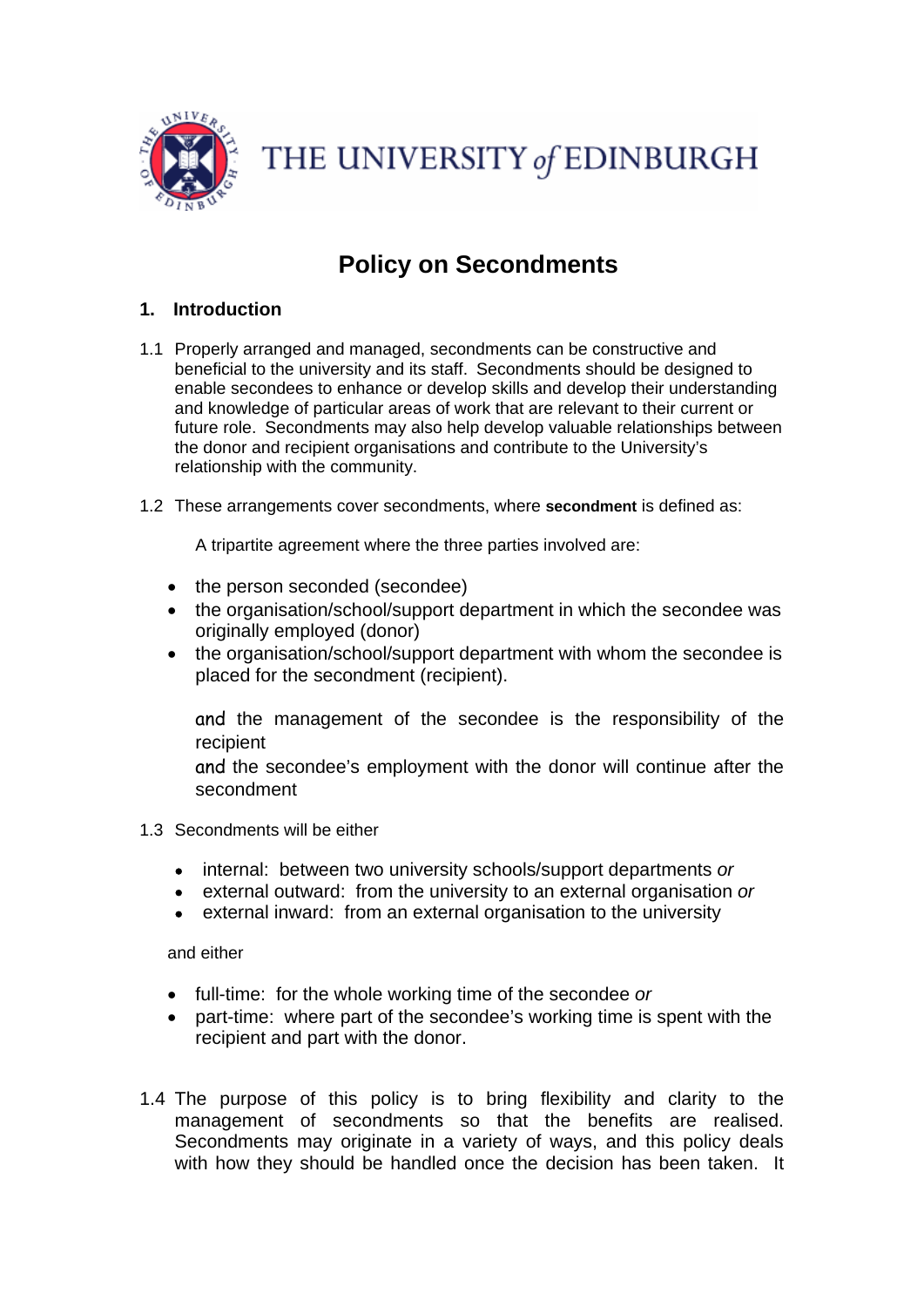does not cover 'leave of absence' (i.e. between just two parties) nor redeployment and retraining, for both of which separate provisions exist.

# **2. Duration**

The maximum total period for any full-time secondment is five years<sup>[1](#page-0-0)</sup>. Parttime secondments may be for longer, but very serious consideration should be given before extending beyond ten years. In both cases a formal review will be required at least every three years, with continuation being subject to agreement that it is in the interests of all three parties.

## **3. Secondment Agreement**

- 3.1 Before a secondment takes place, there should be a mutual understanding and written agreement (Secondment Agreement) among the three parties as to the nature and terms of the secondment. As the Secondment Agreement will include contractual elements, an HR adviser should be involved at an early stage in the discussions. Ultimately, the Secondment Agreement should be authorised as for a new appointment.
- 3.2 Before a secondment takes place, the arrangements for a *formal review* should be agreed and recorded. This should take place not more than 3 years after commencement and at least six months before the end of the secondment. It is also essential to have frequent informal meetings (at least twice per year) of all the parties to:
	- appraise progress and development
	- update on developments in the donor organisation
	- ensure any problems are highlighted and addressed quickly.
- 3.3 In most cases, the Secondment Agreement will include similar elements to a contract of employment as well as the tripartite arrangements. This will include, for example:
	- the period of the secondment
	- the salary/grade structure appropriate to the seconded post, which may be different to the grade the post with the donor organisation
	- the nature and extent of the duties of the secondee
	- communication and review arrangements
	- for part-time secondments, the division of costs between donor and recipient

and in the case of academic staff:

- the accreditation of research publications
- the accreditation of teaching undertaken by the secondee

<sup>&</sup>lt;u>.</u>  $1$  Staff Committee has agreed that this limit may be waived in relation to secondments to the Law Commission.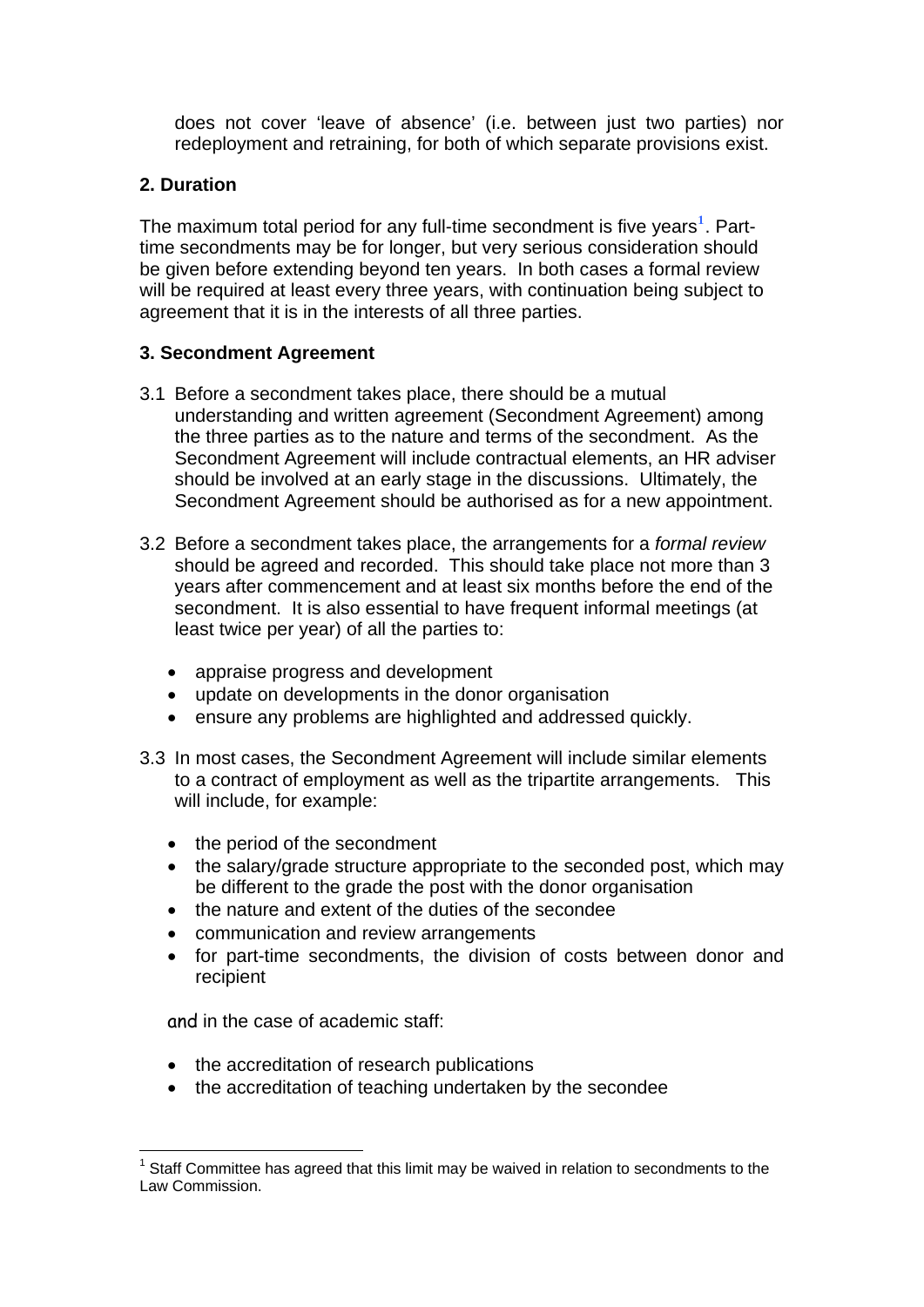- 3.4 Your HR adviser will give advice and full details of what should be included or considered in the Agreement and a checklist of points to cover is attached as Appendix 1. Appendix 2 provides a template for the Secondment Formal Review.
- 3.5 Prior to final agreement of the arrangements for the secondment, all three parties should be satisfied that the secondment will provide sufficient benefit to the individual, the donor and the recipient

## **4. Exit Arrangements**

- 4.1 For full-time secondments, the Secondment Agreement must make clear:
	- That, at the point of the formal review, a decision must be reached which determines the contractual position thereafter. At that point, there must be agreement that the secondee will return to the donor at the end of the secondment, or he/she will commit to the seconded role and will enter into a contract with the recipient and resign from the donor with normal notice. The terms of each possibility must be made clear to the secondee so that he/she can make an informed choice
	- The terms of any return to the donor, including the duties and salary which he/she may expect. For internal or external outward secondments, salary level will be set at the level the individual would have attained (through standard incremental progression) had he/she not undertaken the secondment. For external inward secondments this should be confirmed by the donor (see also *Promotion*).
- 4.2 Re-induction

Where secondments are for over six months a re-induction programme will be required to manage the return of the secondee to the donor organisation. The purpose of this is to:

- bring the secondee up to date with developments in the donor organisation and in their job role in particular
- maximise the benefit to the individual and the donor of the development gained by the secondment
- refresh job-specific skills, if necessary
- 4.3 The re-induction programme should be discussed and established approximately six months prior to the end of the secondment. The extent of the programme arrangements will depend on the duration and type of the secondment. For shorter or part-time secondments, re-induction may require only a relatively straightforward mutual de-brief. For more lengthy secondments, more extensive arrangements may be required which may take place over several weeks beginning prior to and continuing after the secondee's return to work with the donor.

#### **Promotion during secondment**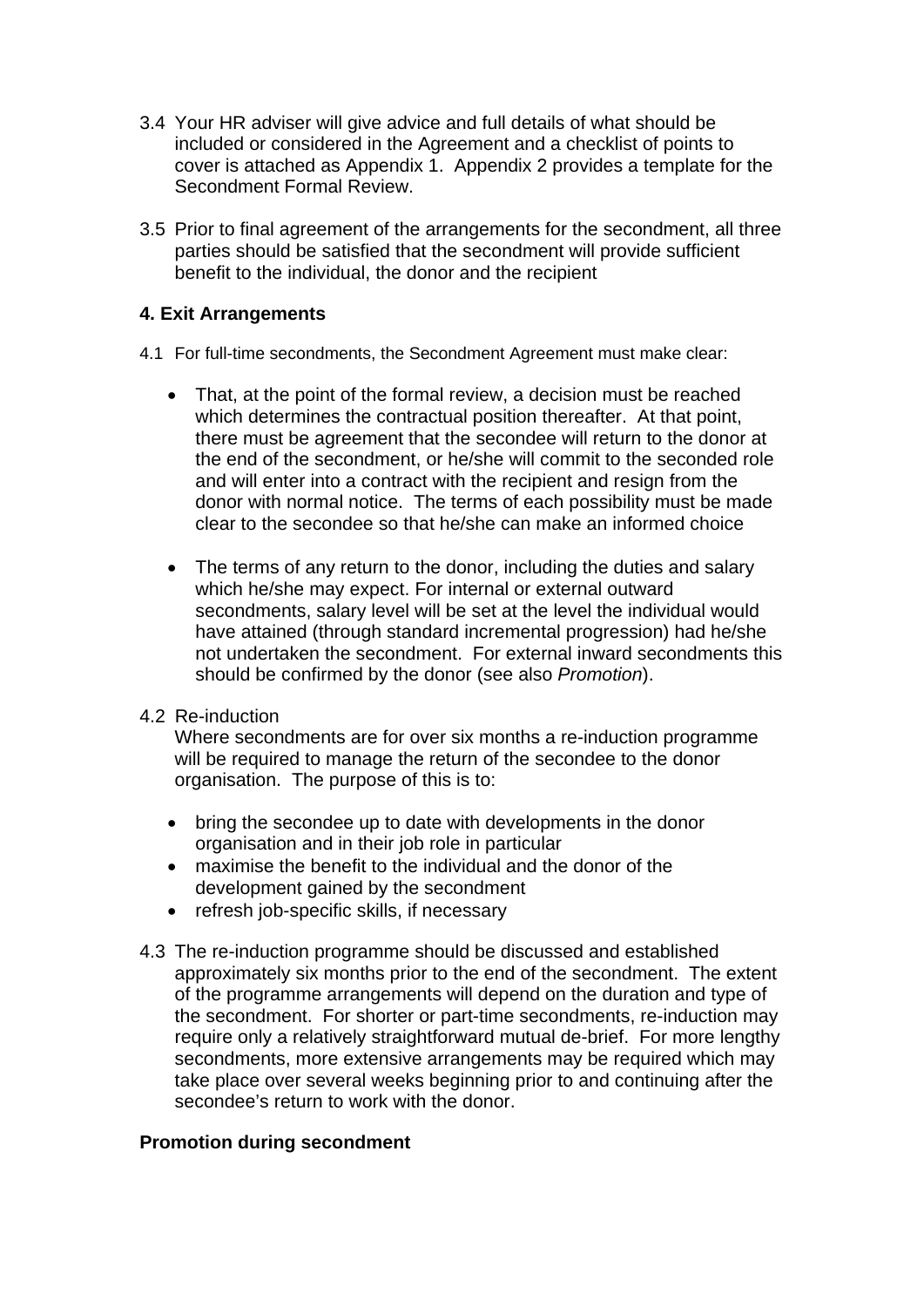- 5.1 Where the question of nomination for promotion or reward arises during the course of a secondment, the procedure will depend on the type of secondment and the duration of the promotion.
- 5.2 Promotion for the duration of the secondment only will be the norm for non-academic posts including eligible posts Grades UE06 to UE10, since the seconded role will be lost on return to the donor at the end of the secondment. In the case of academic teaching posts, the merit-based approach to grading will mean that promotion will be permanent.
- 5.3 If the promotion is intended to be only for the period of the secondment and, for part-time secondments, for the role with the recipient only, then the procedure will be managed by the recipient in accordance with the procedures of that organisation (whether the University or an external organisation). The recipient should keep the donor informed and the Secondment Agreement should be amended, if appropriate.
- 5.4 If the secondment is internal and the promotion is intended to be during and extend beyond the secondment and, for part-time secondments, to cover both roles, the procedure should be managed jointly by the donor and the recipient. Where they cannot agree, the Head of the College/Support Group or the College committee, where relevant, should decide. Where two Colleges/Support Groups are involved and cannot agree, the case should be forwarded to the central board with both views. The central board will then determine whether the promotion should be approved and, other than for academic posts, whether it should extend beyond the secondment period or, for part-time secondments, apply to the role with the donor if it has not been supported by the donor.
- 5.5 If the secondment is external outward and the donor wishes to put forward a nomination for permanent promotion during a secondment, it may do so through the University's procedures. In such an event the implications for the salary during the secondment should be discussed and agreed with the recipient.
- 5.6 To ensure that the appropriate arrangements are made, any application for promotion during a secondment should state whether or not it would apply after the end of the secondment. If it is proposed that it should, then it should be submitted with the authorisation of both donor and recipient organisations.

#### **6. Disputes**

It is recognised that, due to the tripartite, non-standard nature of secondments, difficulties may arise. Where serious difficulties are identified during a secondment they should be discussed among the three parties with reference to the Secondment Agreement, the relevant procedures and HR advice, if required.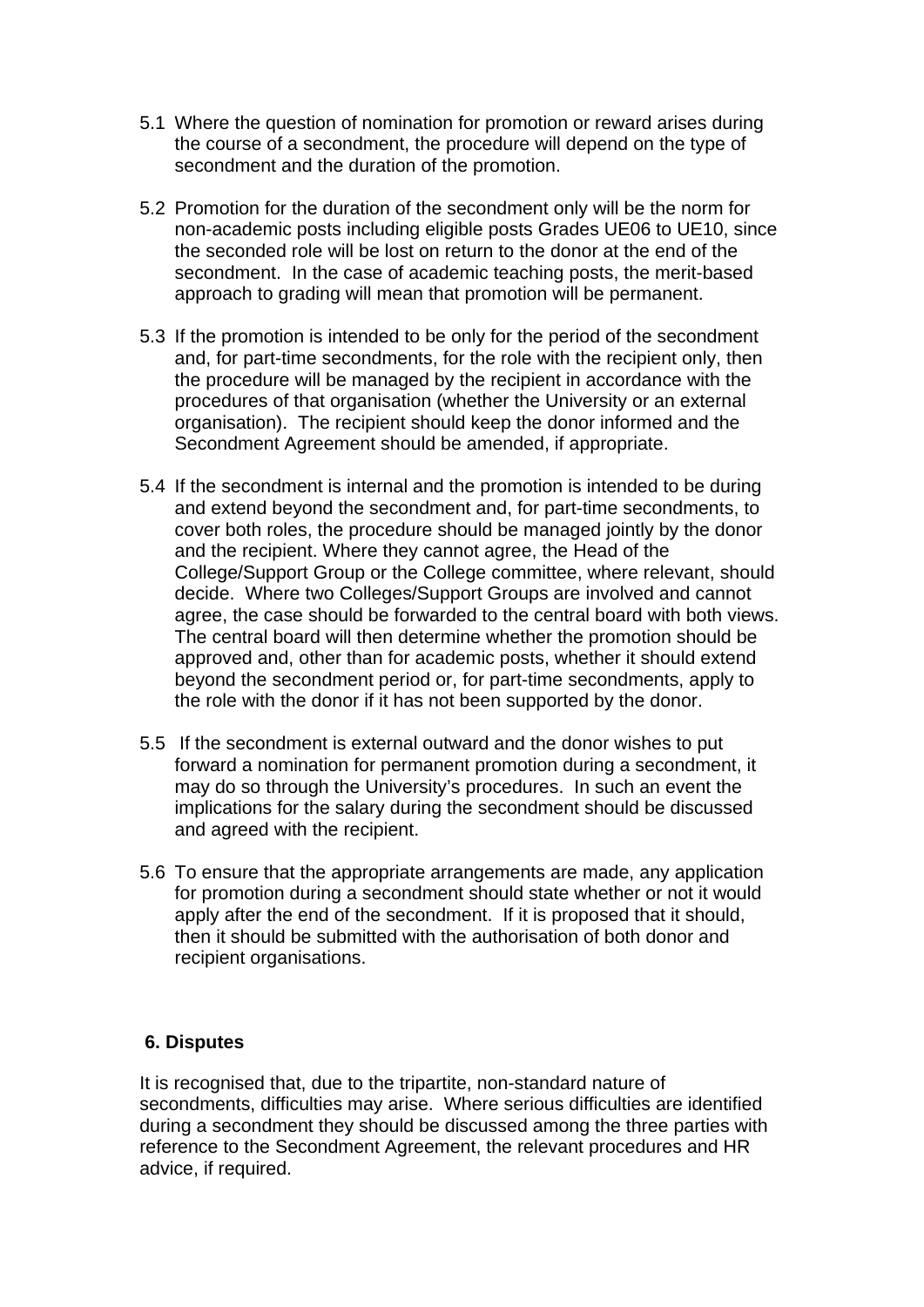# **7. Review**

Agreed with Amicus, EAUT and Unison at the Autumn 2002 JCNCs. Approved by Staff Committee in November 2002 and Court in December 2002

## **7.1 Change control record:**

| No. |            | Approval date:   Amendment made:                                                                                                  | Approved by:                                       |
|-----|------------|-----------------------------------------------------------------------------------------------------------------------------------|----------------------------------------------------|
|     | 29 June 11 | <b>Minor</b> textual amendment at Section 5.2<br>amending the text 'academic related' to 'eligible<br>staff Grades UE06 to UE10'. | HR Policy Development Group<br>on behalf of CJCNC. |
|     |            |                                                                                                                                   |                                                    |

#### **8. Alternative Format**

If you require this document in an alternative format including Word please contact [CorporateHR@ed.ac.uk](mailto:CorporateHR@ed.ac.uk) telephone 0131 650 8127.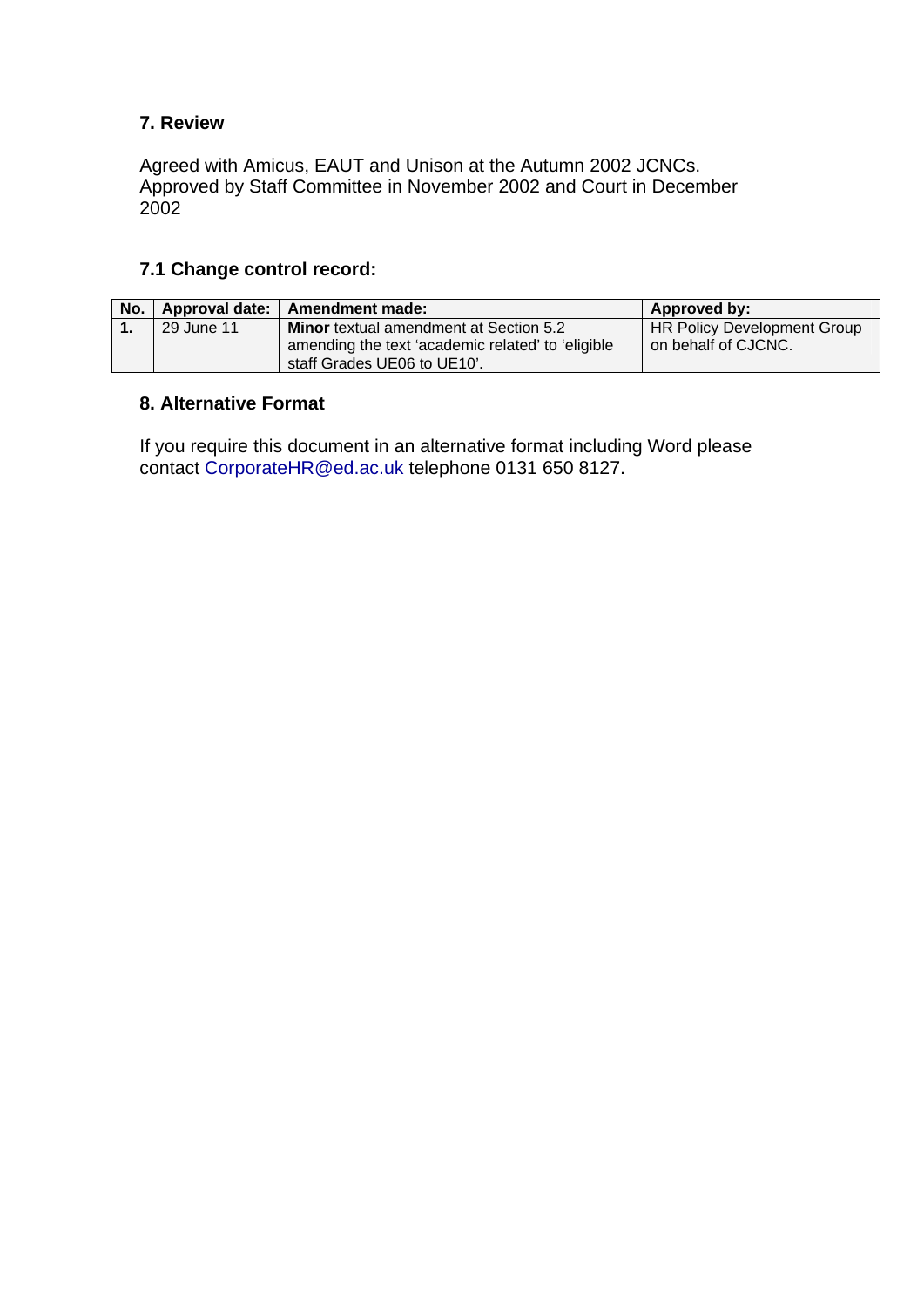#### **Secondment Agreements: Points to Cover**

The University's Policy on Secondments specifies that: "Before a secondment takes place, there should be a mutual understanding and written agreement (Secondment Agreement) among the three parties as to the nature and terms of the secondment. As the Secondment Agreement will include contractual elements, an HR adviser should be involved at an early stage in the discussions. Ultimately, the Secondment Agreement should be authorised as for a new appointment."

The Secondment Agreement may be covered in a single document or in more than one document, such as a 'standard' letter of appointment supplemented by specific terms relating to the secondment.

The Secondment Agreement should be drawn up with reference to the Policy on Secondments and following points should be covered, where relevant.

#### **Administration**

- Initiation of the Secondment Agreement is the responsibility of the UoE head of school/department for an external secondment or the donor head of the donor school/department for an internal secondment
- HR advice is required
- The Secondment Agreement document(s) should be prepared and accepted before the secondment commences.
- Agreement: all three parties to the secondment should sign acceptance of the agreement. Authorisation for the UoE school(s)/department(s) is as for a new appointment
- The documentation should be retained on file as for a new appointment.

Information to include

Parties' details:

- names and addresses of
	- o donor organisation
	- o recipient organisation
	- o secondee
- name and contact details of principal contacts in donor and recipient

Employer: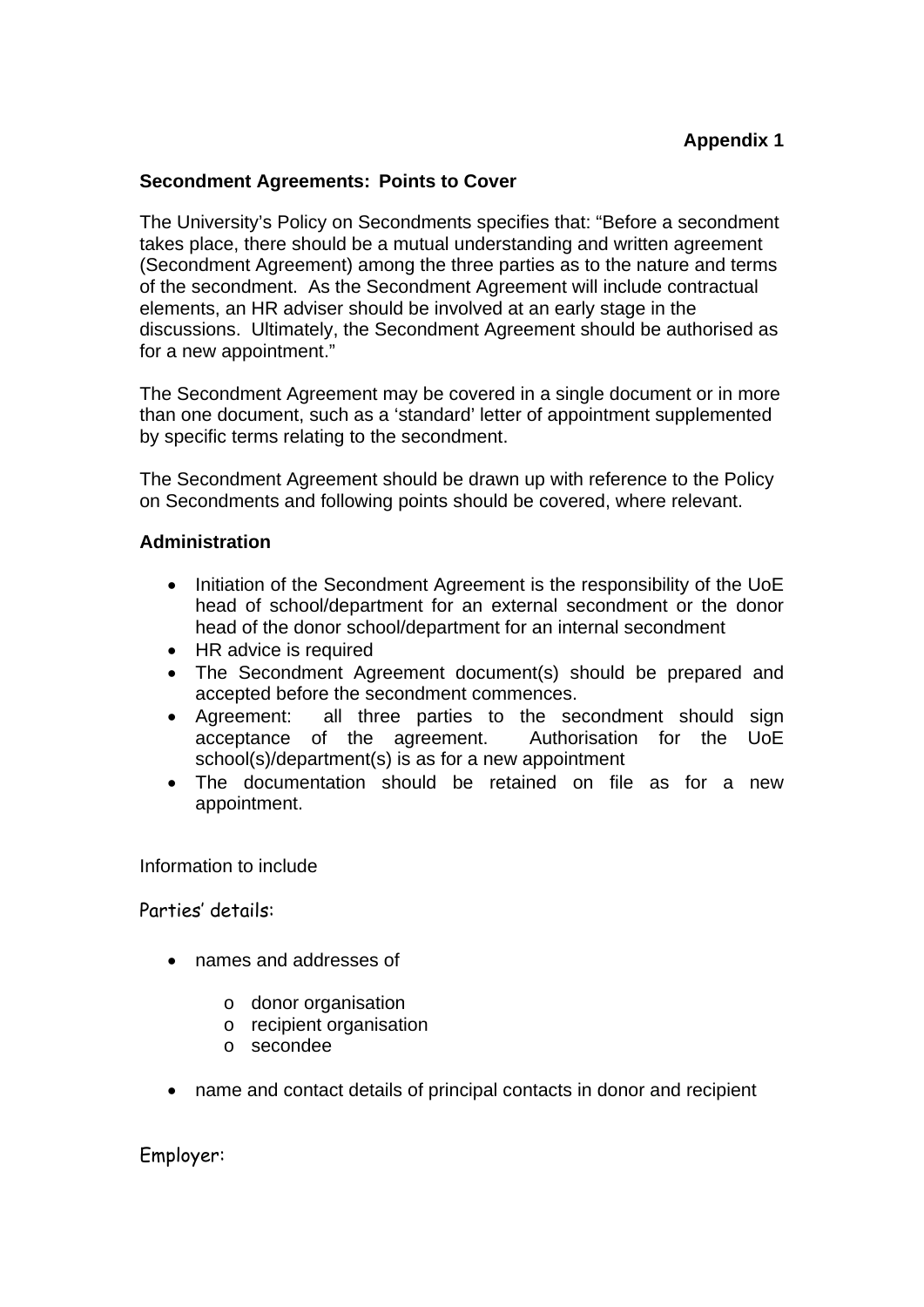- specify which organisation is the employer for the period of the secondment. This will normally be the recipient.
- specify that any employment contract for the purposes of the secondment is conditional on the continuation of the secondment and vice versa.

Period of secondment:

- duration (maximum of 5 years for full-time secondment)
- commencement and termination dates
- notice period for the secondment, by any of the parties.
- specify that the secondment will end automatically on termination of the job with the donor (in that it will cease to be a secondment).

#### Location

address of the location of the seconded post

#### Secondment role details

- $\bullet$  job title
- hours
	- o proportion of contracted hours with the donor organisation
	- o actual number of hours per week during secondment, specifying days/times.
- Name of supervisor
- Job description/summary of main duties

#### Superannuation

• Specify arrangements. Where possible, arrangements should be made for the secondee to remain in the donor's scheme and for the recipient to pay the relevant employer's contributions, either directly or by reimbursing the donor for making the payments. Where that is not possible, for secondments involving an employment contract with UoE, the relevant UoE scheme should be offered.

Pay

- Salary and scale. Normally will be those appropriate to the employer. Special arrangements may be made to match an external donor's salary/scale within UoE following consultation with the relevant union (e.g. for schoolteacher secondments).
- Grade and grade structure. This must be the grade structure applicable to the seconded post and not that of the post with the donor organisation. E.g. an employee on an AT grade seconded to an administrative role will be on an AA grade for the period of the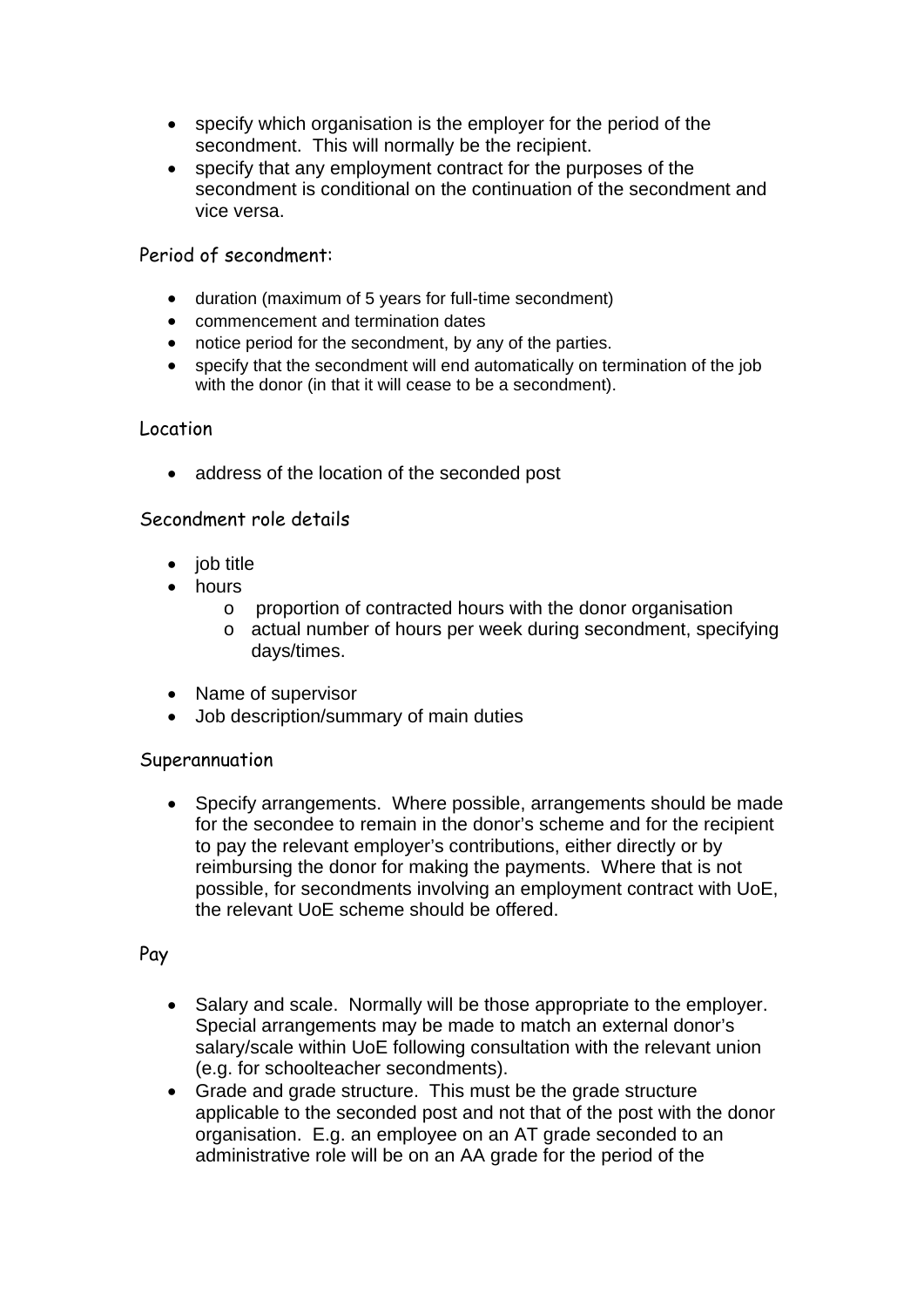secondment. Arrangements for promotion are specified in the Policy on Secondments.

Conditions of Service

- Specify the range of conditions required under a contract of employment, including policies on leave, discipline, grievance, sickness absence etc. These will normally be those of the employer during the secondment.
- Additional arrangements for consultation between the donor and recipient in relation to disciplinary/capability procedures to ensure that any action is coordinated.

Funding

- Specify that the full employment costs for the secondee will be borne by the recipient organisation (or such alternative arrangements as may be made)
- Payment arrangements to the secondee
- Funding arrangements between the donor and recipient organisations, if relevant. NB VAT may apply if the recipient reimburses the donor rather than paying directly, depending on the local tax advice on payment for services. (If in doubt contact the VAT section of the Finance Department)

### Outcomes of the secondment

• Specify the anticipated outcomes

#### Review

- Intermediate review dates
- Formal review date (not more than 3 years after commencement and at least six months before the end date)

Return to donor organisation

- Arrangements for return at the end of the secondment including:
	- o Salary/grade. For internal or external outward secondments, this will be the salary the secondee would have attained through standard incremental progression had he/she not undertaken the secondment. For external inward secondments, this should be determined by the donor.
	- o Re-induction for secondments of over six months, specify that a programme will be established.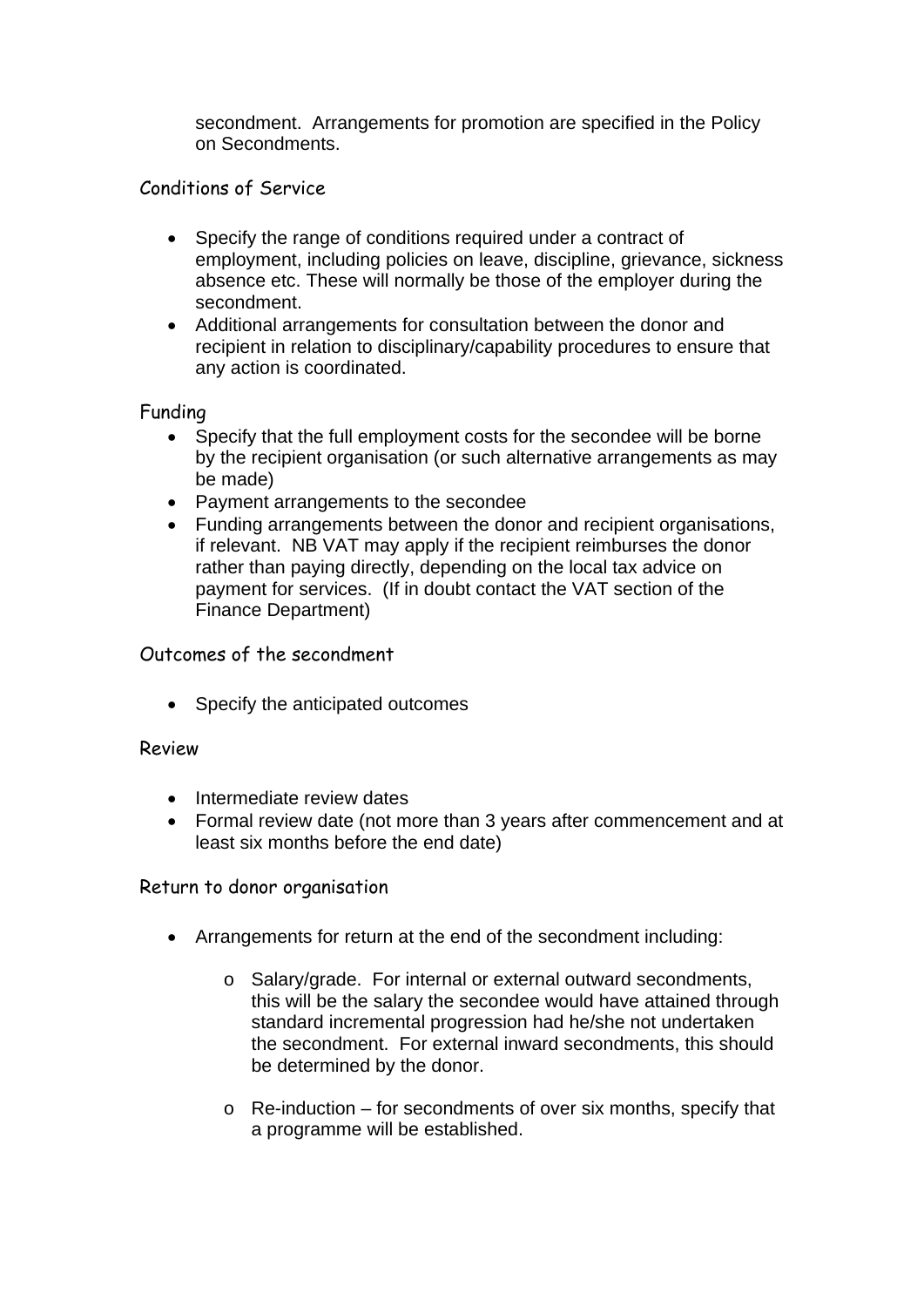Terms applicable if the secondment is ended early by the secondee or the recipient. Termination by the donor will result in return to the donor on the same terms as at expiry of the secondment.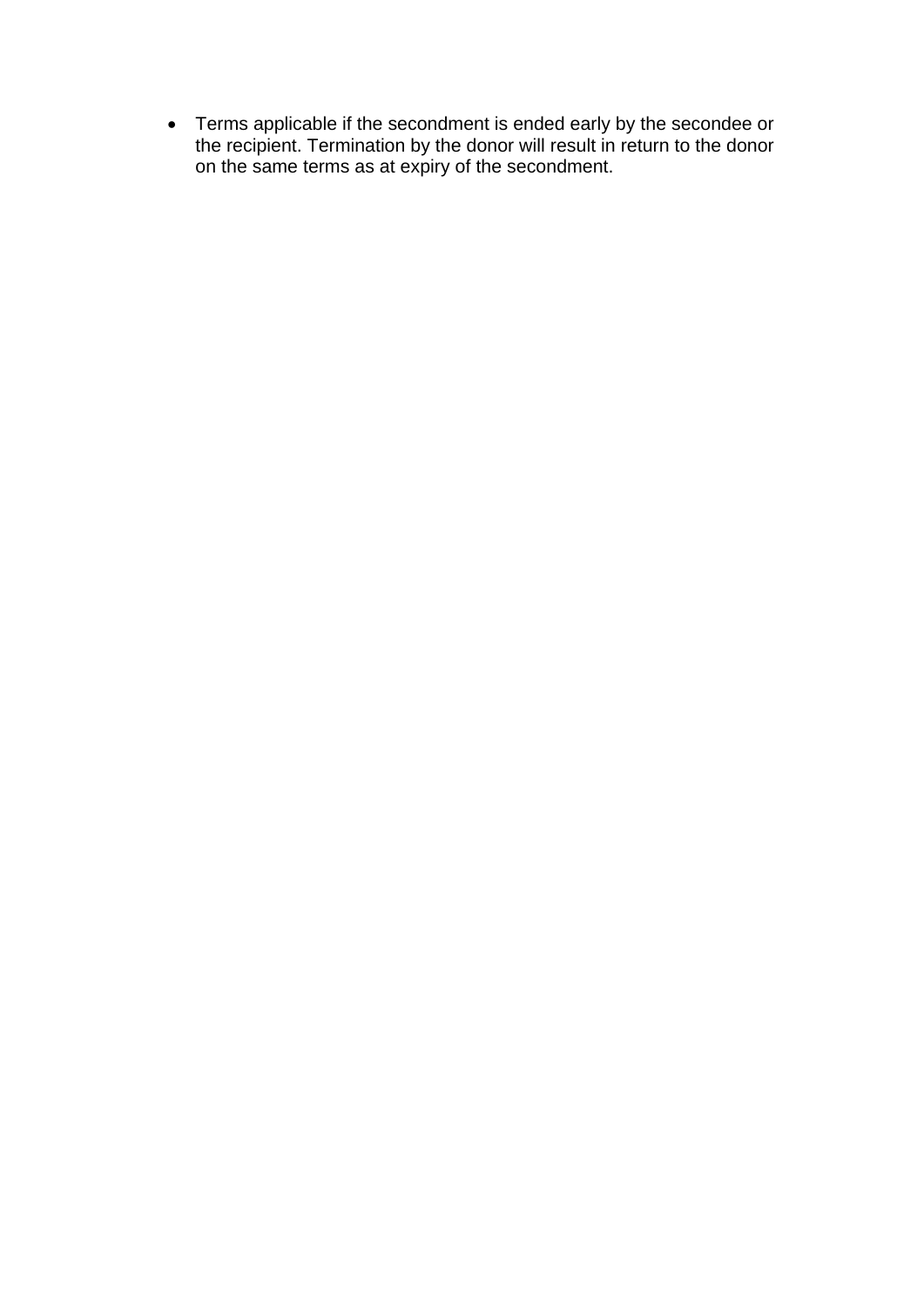# **Appendix 2**

#### **Secondment Formal Review Form**

This form should be completed not more than three years after commencement or three months prior to the end date, if sooner for all types of secondment. Responsibility for initiating the review and completing this form lies with the University of Edinburgh school/department for external secondments or the Recipient school/department for internal ones. The review should be carried out in consultation with a University HR adviser.

Name of Secondee

...............................................................................................................

Name of Donor school/department/organisation

............................................................................

Name of Recipient school/department/organisation

.......................................................................

Type of Secondment *( tick as appropriate*):

Internal  $\Box$  or External outward  $\Box$  or External inward  $\Box$ 

Full Time  $\square$  or Part Time  $\square$ 

Date original secondment commenced

.................................................................................

Having initially received a brief report from the secondee outlining their achievements against the main objectives of the secondment, the three parties to the secondment have agreed the following:

a) The secondee will return to the donor at or before the end date in the Secondment Agreement from (date) ......................................…

or

b) The secondment will be extended until ..................................................... (a date not more than five years after the date of original secondment commenced) The terms of the secondment will remain as before.

In either case, the terms of the secondment will remain as specified in the Secondment Agreement unless mutually agreed otherwise.

or

c) The secondment will cease and the secondee will become an employee of the recipient organisation / school/department from